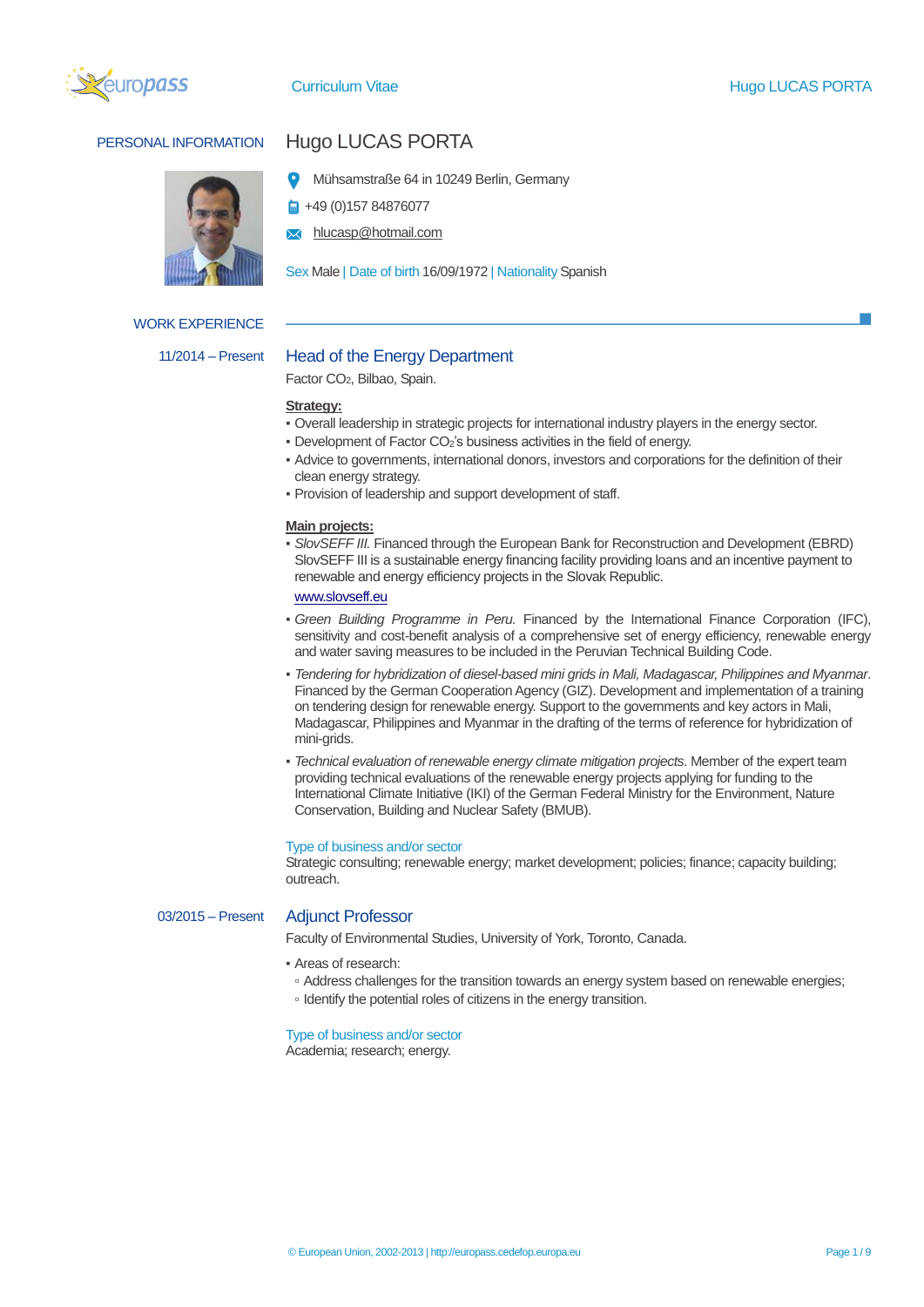

## 11/2010 – 02/2014 Director of the Knowledge, Policy and Finance Centre.

International Renewable Energy Agency (IRENA), Abu Dhabi, United Arab Emirates.

### **Strategy:**

- Provide strategic direction to the Agency, as i.e. for its medium-term strategy.
- Provide leadership for the design, implementation and monitoring of work programmes for the Knowledge, Policy and Finance Centre (KPFC), ensuring coherence of all programme components.
- Built strategic alliances with international organisations, and other institutions in the field of renewable energy (RE) to establish a broad and supportive network for the Agency.
- . Report to IRENA's governing bodies on the implementation of the work programme and budget.
- Participate in meetings, seminars, conferences on issues related to the work of the KPFC, including to represent IRENA at international, regional, and inter-agency level.

## **Policy and financial advice; knowledge management:**

- Define an initial methodological approach for structured RE policy and financial advice to Member States (MS) based on their specific needs and challenges.
- Deliver advice to MS upon request and identify financing mechanisms for the implementation of their RE programmes. Analyse and categorise financial mechanisms and their effectiveness regarding the deployment of RE. Establish and maintain relationships with important funding structures.

Design a knowledge gateway for MS and other stakeholders to make RE intelligence and data accessible.

#### **Main projects:**

- *REValue.* Closing knowledge gaps with respect to the socio-economic benefits of RE deployment. Analysis of the economic value created and identification of policy options to optimise value creation. <http://revalue.irena.org/>
- *IRENA – Abu Dhabi Fund for development project facility.* The Facility provides sovereign funding to governments of developing countries in the form of concessionary loans to support their development priorities through the deployment of renewable energy technologies. Assessment of best practices of existing funding facilities. Development of project application procedures, templates, guidelines and an online tool for applicants. Development of criteria and templates for evaluation of projects. Implementation of the first project cycle.

## <http://adfd.irena.org/>

▪ *Improvement of understanding of economic and financial conditions to leverage RE investment.*  Consultations with MS during Ministerial Round Table on Financing RE in developing countries at the Third Session of IRENA Assembly. Consultation with main financial institutions at the EBRD/IRENA expert meeting on 'De-risking Renewable Energy Finance'. Publication, and dissemination of the main findings of the report on Financial Mechanisms and Investment Frameworks for Renewables in Developing Countries.

#### [http://irena.org/Finance\\_RE\\_Developing\\_Countries.pdf](http://irena.org/Finance_RE_Developing_Countries.pdf)

**• Coalition for Action to Bolster Public Support for Renewable Energy. The Coalition for Action to** Bolster Public Support for Renewable Energy has been established with a main aim to communicate clear, truthful messages over renewable energy to the public and decision makers around the world. The Coalition consists of diverse stakeholder groups from different countries, including industry associations, investors, utility companies, manufacturers, and civil society organisations. This multistakeholder approach guarantees the robustness of balanced arguments as well as addressing legitimate public concerns over renewable energy technologies.

#### [www.irena.org/publicsupport](http://www.irena.org/publicsupport)

▪ *International Off-Grid Renewable Energy Conference & Exhibition.* The options available to policy makers seeking to accelerate electrification have developed significantly in recent years. IOREC provided an opportunity for dialogue, particularly between the public and private sector.

## [www.iorec.org](http://www.iorec.org/)

▪ *IRENA Renewable Energy Learning Partnership.* The availability of a skilled workforce will be critical for the global transition from fossil fuels to renewable energy sources. IRELP facilitates access to education in renewables, creates awareness about skills gaps and labour shortages in the renewable energy sector.

[www.irelp.org](http://www.irelp.org/)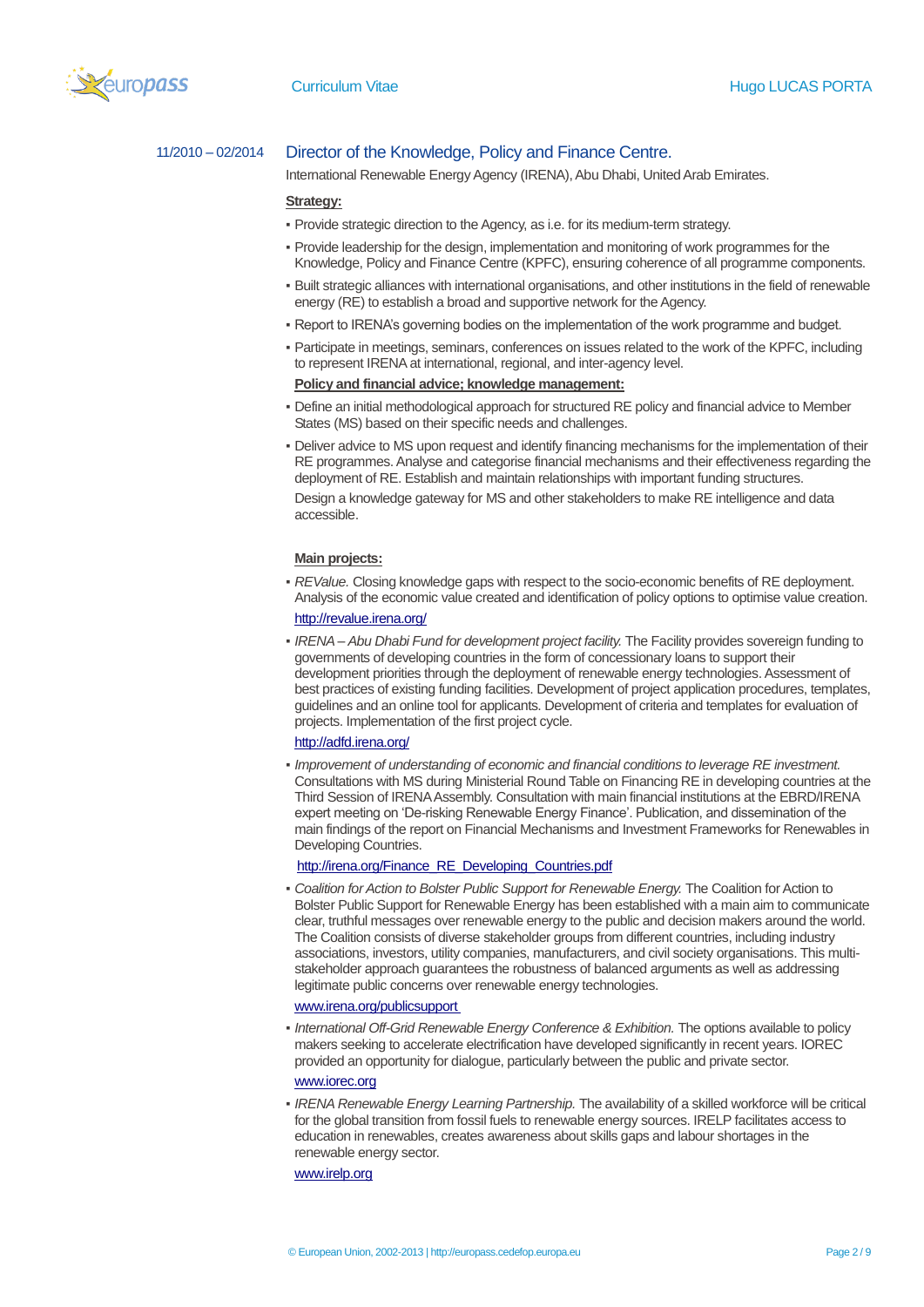

▪ *Promotion of investment in RE through Nationally Appropriate Mitigation Actions (NAMAs).* After consultation with Member States, development of the IRENA Handbook on Renewable Energy Nationally Appropriate Mitigation Actions (NAMAs) for Policy Makers and Project Developers. Official side event at the 18th session of the Conference of the Parties to the UNFCCC in Doha, Qatar.

[http://www.irena.org/DocumentDownloads/Publications/Handbook\\_RE\\_NAMAs.pdf](http://www.irena.org/DocumentDownloads/Publications/Handbook_RE_NAMAs.pdf)

http://www.irena.org/menu/index.aspx?mnu=Subcat&PriMenuID=30&CatID=79&SubcatID=271

- *ProSPER.* A capacity building initiative supporting members of the Economic Community of West African States (ECOWAS) in their aspirations to tap the huge renewable energy resources, particularly solar, in the region. Tailored train was given to policy makers, financing institutions and entrepreneurs.
- *Promoting the Enabling Environment for Renewable Energy Deployment in the Pacific SIDS.* The initiative is designed to support Pacific Islands Members or Signatories of the Agency to create an enabling environment for renewable energy deployment and to meet national renewable energy targets. The initiative focuses on deployment of grid-connected solar energy technologies.
- *CaDRE.* Development of a comprehensive methodology (handbook and toolbox) to conduct capacity needs assessments in the solar and wind energy sector. Training session for practitioners of the ECOWAS region during the First IOREC.

[http://www.irena.org/News/Description.aspx?NType=N&News\\_ID=215](http://www.irena.org/News/Description.aspx?NType=N&News_ID=215)

<http://www.irena.org/menu/index.aspx?mnu=Subcat&PriMenuID=30&CatID=79&SubcatID=260>

- *Cyprus tendering scheme for photovoltaic systems*. Advice was provided for the design of the scheme.
- *Renewable Energy Policy Day.* An event regularly held in the margins of the IRENA governing body meetings, as a platform for Member countries to present their latest legislations.

#### Type of business and/or sector

Intergovernmental agency; renewable energy; policies; finance; knowledge management, capacity building, outreach.

## 01/2010 – 10/2010 Work Programme Coordinator.

International Renewable Energy Agency (IRENA), Abu Dhabi, United Arab Emirates.

- Provide strategic and technical support and advice to the Interim Director-General.
- **Develop and implement, under the guidance of MS, the Work Programme and Budget for the** Agency in 2010.
- **Report to the Agency's governing bodies on the progress of implementation of programmatic** activities.

#### **Main projects:**

- *Tonga Energy Roadmap 2010 - 2020 (TERM).* The TERM is a comprehensive and long-term sustainable energy plan for the Kingdom of Tonga to achieve its target of 100% renewables in 2020. IRENA developed the Off-grid component for the roadmap. Assessment of the regulation and provision of recommendations on electricity tariff setting.
- *Global Renewable Energy Policies and Measures Database.* Establish the strategic partnership with the International Energy Agency (IEA) to join efforts in improving availability and quality of renewable energy policy information, particularly of developing countries.

<http://www.iea.org/policiesandmeasures/renewableenergy/>

Type of business and/or sector

Intergovernmental agency; renewable energy; policies; finance; knowledge management.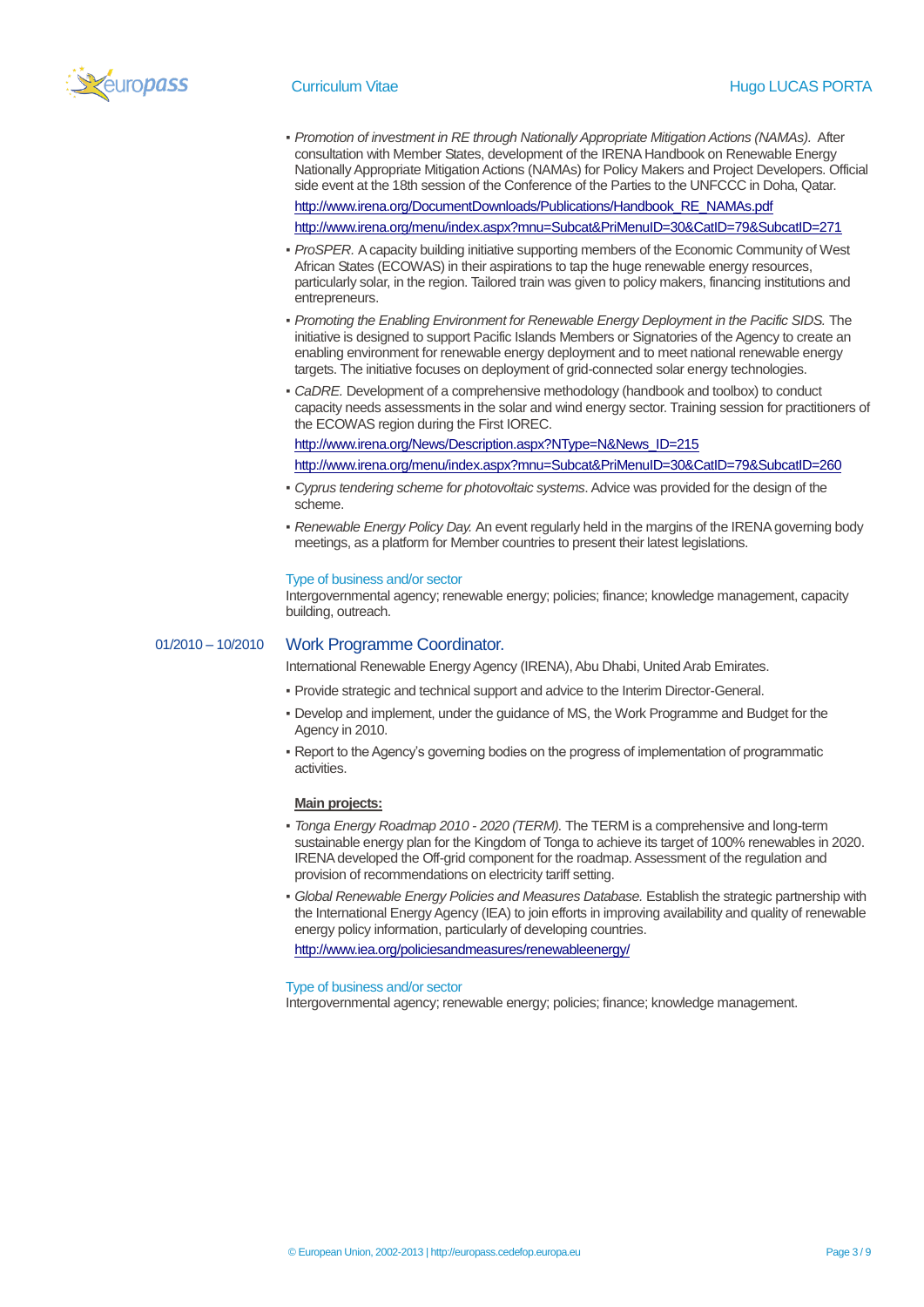

## 01/2009 – 12/2009 Senior Policy Officer Renewable Energy

Instituto para la Diversificación y Ahorro de la Energía (IDAE), Spanish Ministry for Industry, Energy and Tourism (MINETUR). Madrid, Spain.

- Lead the development, implementation, and evaluation of appropriate policies and measures for RE deployment in the framework of the mandatory objectives set by the European Directive.
- Coordinate the drafting of the National Renewable Energy Action Plan 2020 (NREAP), including 19 background studies.
- Hold consultations with the relevant non-governmental stakeholders and networks providing comments on the NREAP. Liaise with and maintain cooperation with the respective governmental bodies affected by the NREAP.
- Ensure delivery of mandatory reports on the development of RE according to both national and international commitments.
- Supervise preparation of various written outputs, substantial sections of reports and studies.
- **Represent IDAE at national and international fora.**

#### **Main projects:**

- *Spanish Renewable Energy Plan 2011 – 2020 (NREAP).* The NREAP is a mandatory requirement arising from the European directive on promotion of the use of renewable energy sources. It develops Spain´s strategy to fulfil its mandatory targets.
- *Supervision and coordination of inputs related with renewable energy for the Sustainable Economy Act (Act 2-2011).* This Act sets national targets for energy saving and renewable energy; provides the framework for the development of comprehensive energy planning; forms the basis for the preparation of National Plans for Energy Efficiency; and develops the conditions for a competitive energy market.
- *Supervision and coordination of inputs related with renewable energy for the Sustainable Rural Development Plan (Royal Decree 752/2010).* Analysis and assessment of the status of rural areas in Spain; definition of a rural development strategy; specification of types of actions and tools; and determination of the framework of cooperation between public administrations concerning rural development.
- *Supervision and coordination of inputs related with renewable energy for the Public Fund for Local Investment and Special Public Fund to foster Economy and Employment (Royal Decree-Law 9/2008).* Endowment of two funds aimed at promoting investments to create jobs in strategic economic sectors at municipal level.
- *Set up the Feed-In Tariff application office, dealing with the Feed-In Tariff administrative procedures.*
- *Ontario Green Energy Act.* Advice to the Ontario Power Authority, Canada, in the drafting of the Ontario Green Energy Act that proposes a Feed-In Tariff scheme.

#### Type of business and/or sector

Government; renewable energy; policies; finance; European and international cooperation.

## 09/2003 – 12/2008 Policy Officer International Cooperation and European Union Policy

Instituto para la Diversificación y Ahorro de la Energía (IDAE), Spanish Ministry for Industry, Energy and Tourism (MINETUR). Madrid, Spain.

- Implement bilateral and multilateral development cooperation projects in Latin America, Eastern Europe and China.
- Focal point for the Spanish Office of Climate Change (OECC) of the Ministry of Agriculture, Food and Environment on international cooperation in renewables.
- Spanish delegate in the energy working group of the European Council with regards to the discussions on renewable energy in the framework of the European 2020 Climate and Energy Package.
- Delegate of the Spanish Secretary of Energy for the implementation of the Memorandum of Understanding on the Clean Development Mechanism between Spain and the governments of Morocco and Mexico.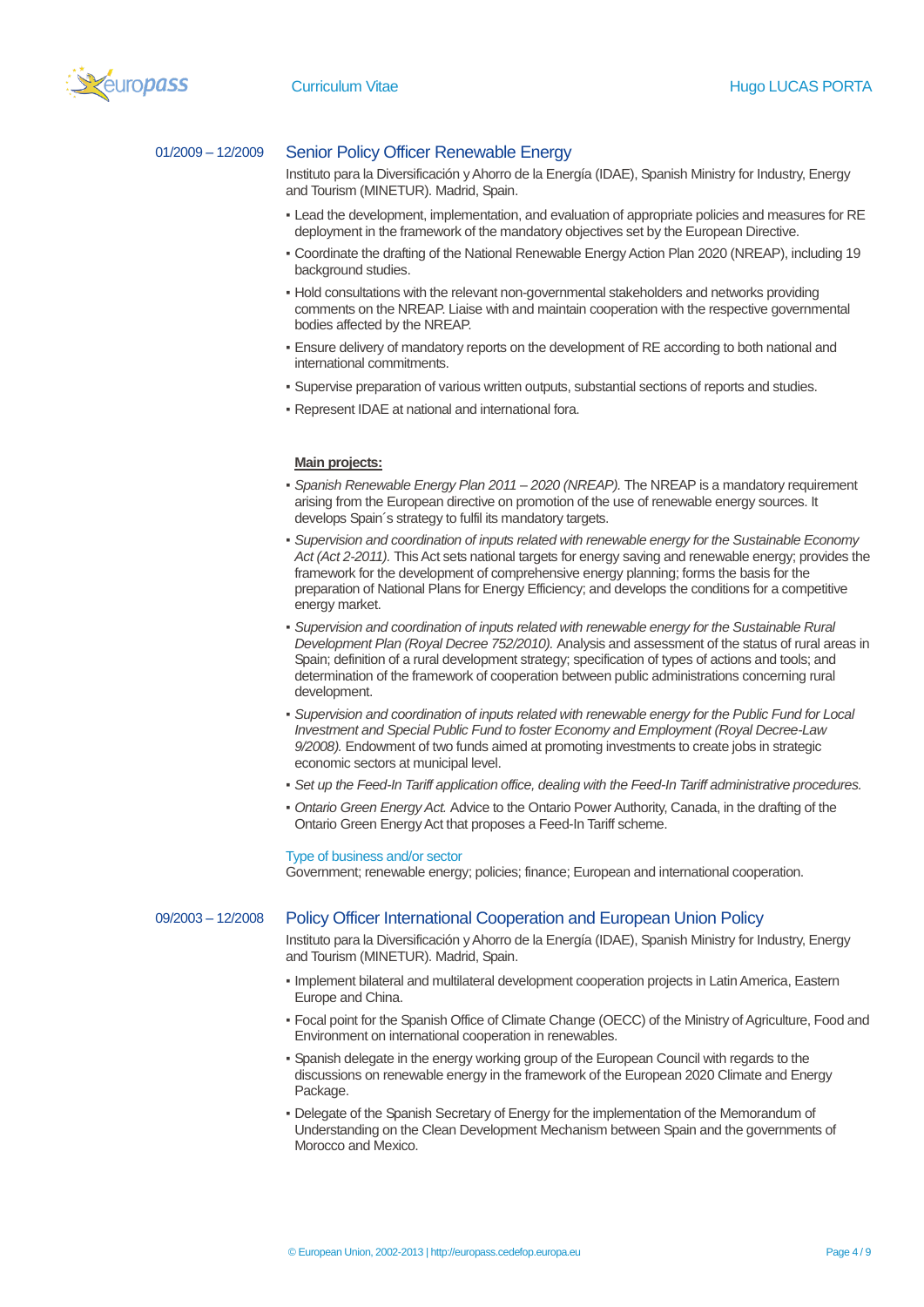

- Prepare and write publications, background papers, reports and studies, including providing the analysis and substantial input.
- Coordinate the organisation of technical workshops at an international level, and technical missions, as well as other outreach activities.

## **Main projects:**

- *Technical assistance, funded with Official Development Assistance from the Spanish Agency for International Cooperation (AECID).* Coordinating technical and financial implementation and reporting of the following projects:
- *Electrification of 79 rural households in Inner Mongolia (China) (2003-2006).* Installation of 79 solar home systems, in cooperation with the Spanish company ATERSA. Design and implementation of a capacity building strategy at local level for the sustainability of the project.
- *Governmental Support for the Development of a Legal Framework for Renewable Energy Promotion in China (2006)*. The project aimed to share first-hand information on existing legislation in Spain in the promotion of renewable energies, the process used, the criteria applied, receptivity among stakeholders and general accumulated experience that can be useful in the preparation of Chinese regulatory framework.
- *Cooperation Project on Promotion of Clean Development Mechanism (CDM) between China and Spain (2006).* The project consists in a training programme on CDM for renewable energy projects affecting both countries. Workshops and technical missions with officials from China and Spain were conducted.
- *Technical assistance, in the framework of different European Union programmes.* Coordinating technical and financial implementation and reporting of the following projects:
- *OPET Latin America (2003-2005).* Cooperation on a comprehensive approach, in six Latin-American countries, for the promotion of European renewable energy and energy efficiency technologies. Providing market analysis and policy assessments. Dissemination of the results thorough seven national workshops.
- *Selected Renewable Energy and Energy Efficiency Technologies for Clean Development Mechanism (CDM) Opportunities in Latin American Countries (TECH4CDM) (2008-2009).*  Capacity Building on policy types for the promotion of selected renewable and energy efficiency technologies, and development of projects under the Clean Development Mechanism, in Mexico, Ecuador, Peru, Chile and Argentina.
- *Optimization of Support Schemes for Renewable Energy Sources for Electricity Generation, Heating and Cooling – SUPPORT\_ERS (2007-2010).* Selection of best practices for promoting renewable energy for heating and cooling, formulation of recommendations and dissemination of the results among Eastern European countries.
- *Technical assistance for the drafting of the Peruvian Renewable Energy Decree (Act 2).* Financed by the World Bank, support to the Peruvian regulator on the design of the tendering process for renewable electricity.
- *Participation as focal point for the Spanish Office of Climate Change (OECC) on international cooperation on renewables in the:*
	- Implementation of the Memorandum of Understanding on Clean Development Mechanism between Spain and the governments of Morocco and Mexico.
- COP in Poznan and Copenhagen.
- G8+12 Environment Ministers Meeting of the Gleneagles Dialogue (Berlin, September 2007; Chiba, March 2008).
- *Activities related with responsibilities on European Union renewable energy policy:*
- Spanish delegate for the European Council discussion on Directive 2009/28/EC of the European Parliament and of the Council on the promotion of the use of energy from renewable sources. Identification of national priorities, negotiation with Member States and articulation of the Spanish priorities during the discussions of the draft proposal at the Energy working group of the European Union Council.
- Responsible of the International Cooperation, between the governments of Germany and Spain. The International Feed-in Cooperation (IFIC) on programmes and policies for renewable electricity. Its goal to improve, by the analysis of the best design options, the Feed-In Tariff systems and the international dissemination of this policy instrument. Organisation of workshops, draft of policy assessment reports.
- National delegate in the European Commission's Working Group on National Biomass Plans.
- Spanish delegate in the European Union national experts meeting on Life Cycle Analysis of Biofuels*.*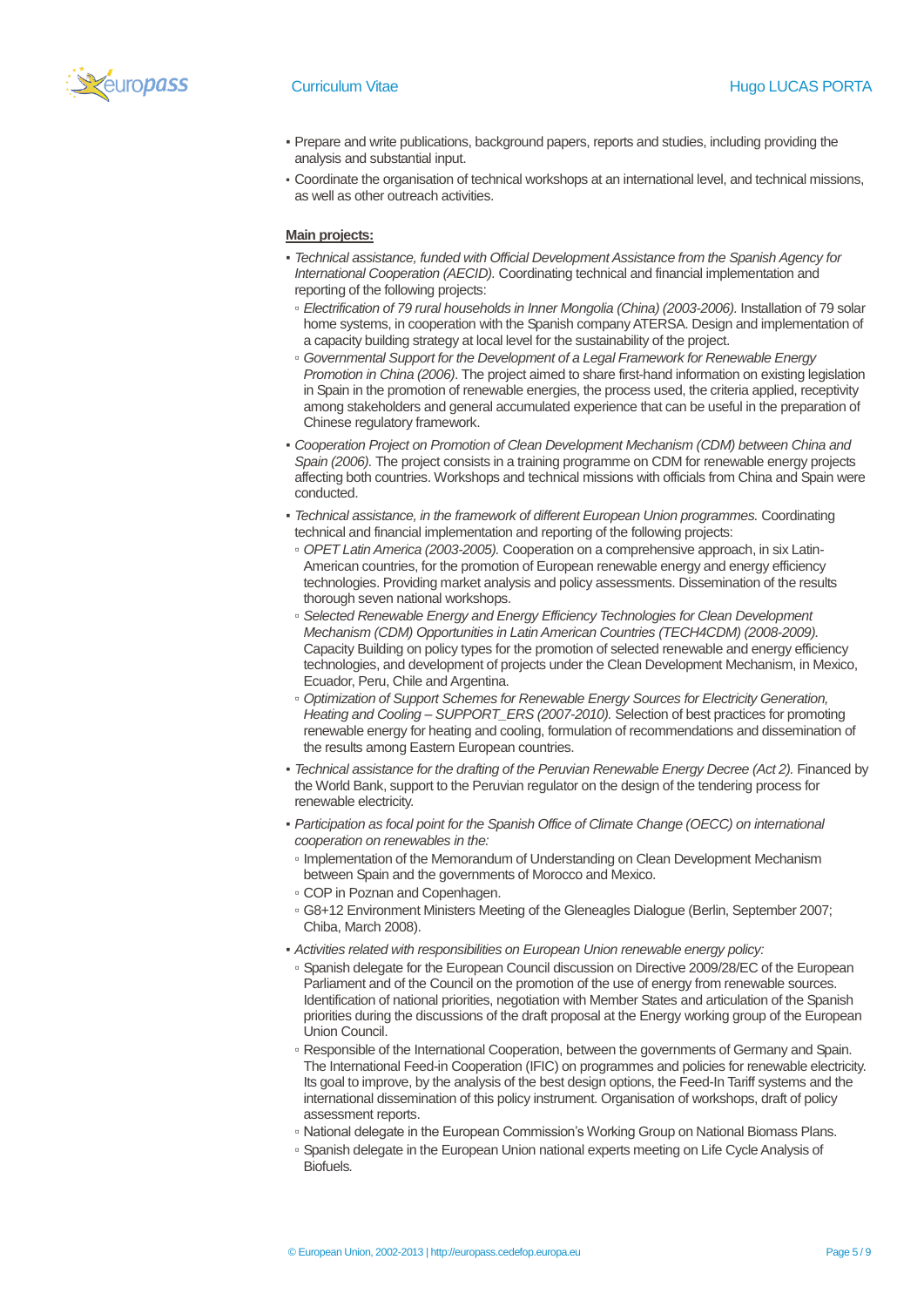

#### Type of business and/or sector

Government; renewable energy; climate change; policies; finance; European and international cooperation.

03/2002 – 08/2003 Project Leader.

CO2-SOLUTIONS Consulting, Madrid, Spain.

- Execution of consultancy and applied research projects on energy and climate policy topics.
- Proposal preparation for public and private tenders.
- Develop our business in the area of renewable energies and climate change.

#### **Main projects:**

- Challenges and Opportunities for Cementos Portland SA arising from the New European Laws for Climate Change Mitigation. Cementos Portland.
- Assessment of the Impact of the new European Regulatory Framework on Greenhouse Gases Emissions for the Region of Madrid. Cámara de Comercio de Madrid.
- Position of the Cement Industry Sector to the European Emission Trading Scheme Directive. Boston Consulting Group.
- Co-firing of Alternative Fuels in Cement Kilns and CO2-Emission Reductions. CEMEX.
- Advice to the Environment Committee of the Confederation of Companies and Industries of Madrid (CEIM) on issues related to quality of the air.

#### Type of business and/or sector

Consultancy; energy; climate change; policies; finance.

## 01/2001 – 11/2010 General Secretary.

Asociación para la difusión de las aplicaciones de la biomasa en España (ADABE), Madrid, Spain.

▪ Promoting position papers on national bioenergy policies, taking part in national consultations, promoting thematic events and participating in the sessions of the Steering Committee of the European Biomass Association (AEBIOM).

#### Type of business and/or sector

Lobby group; bioenergy; policies; finance.

## 09/1998 – 08/2000 Junior Engineer Energy Systems.

Laboratory of Energy Systems (LASEN), Civil Engineering Department, Ecole Polytechnique Fédérale de Lausanne (EPFL), Lausanne, Switzerland.

- Characterisation and analysis of different production routes of bioethanol in the Swiss context, relative to the potential of introduction of bioethanol as an additive to gasoline. Economic viability and Life Cycle Assessment.
- State of the art of the wood gasification technologies. Technical assessment on the state of technologies.

#### Type of business and/or sector

Research; bioenergy; bioethanol.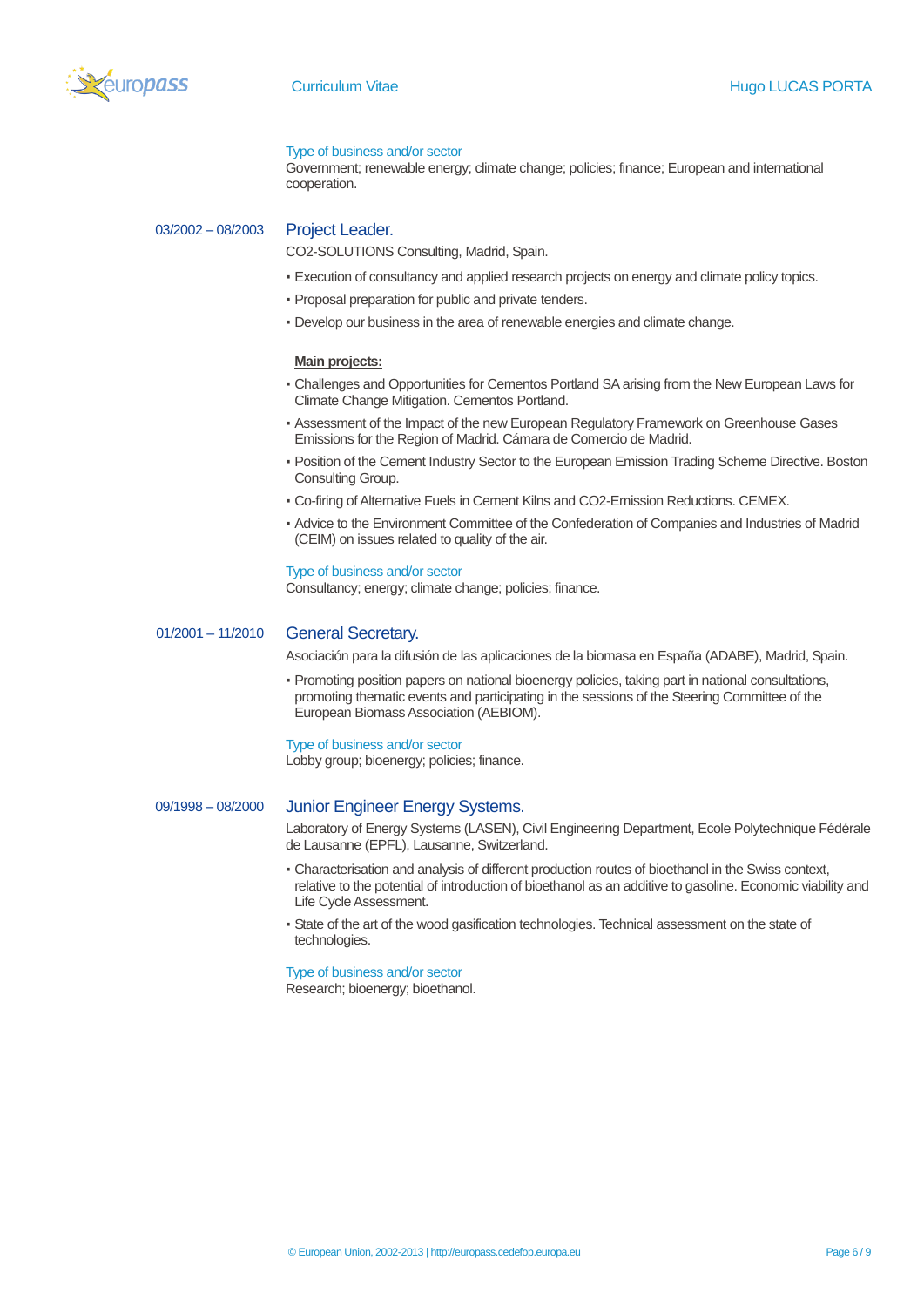

EDUCATION AND TRAINING

### 07/2010 International visitor program on energy and environment issues

Department of State, United States of America.

- Energy policy issues of concern to Europe and the U.S., including development of alternative sources, efforts to promote efficiency, energy conservation, and industry best practices;
- . Exposure to the various players in U.S. energy policy formulation at all levels and to a range of views in the public, academic, and private sectors;
- State and local energy initiatives that incorporate or plan to incorporate the use of alternative energy sources, including support to develop new technologies for clean energy;
- Demonstration of effective actions taken against climate change by the private sector and various U.S. federal, state, and local government authorities.

### 2003 – 2009 Postgraduate studies agronomic engineering

Polytechnic University of Madrid (UPM), Spain.

- Plant protection and sustainable management of the agricultural resources at the Escuela Superior de Ingenieros Agrónomos of Madrid (ETSIAM).
- Advanced Studies Diploma presenting the subject: «Biomass in the Spanish Renewable Energy Plans. Economic and social issues of the bioenergy».

## 1998 – 2000 Postgraduate studies in the energy sector

Swiss Federal Polytechnic University of Lausanne (EPFL), Switzerland

- Technologies, processes and economy of the energy sector (oil, coal, natural gas, nuclear, hydroelectric power and renewable energies). Analysis of investments, energy use, risks and environmental impacts of energy.
- **Final Project:** Economic and Life Cycle Analysis of Biodiesel Production from Cynara cardunculus oil in Spain.

#### 1990 – 1996 Agronomic engineer

Polytechnic University of Madrid (UPM), Spain.

- Degree as Agronomic Engineer at the Escuela Superior de Ingenieros Agrónomos of Madrid (ETSIAM).
- **Final Project:** Sewage treatment plant at a cheese factory in Algete, Spain.

## PERSONAL SKILLS

Mother tongue Spanish

| Other language(s) | <b>UNDERSTANDING</b> |           | <b>SPEAKING</b>    |                   | <b>WRITING</b> |
|-------------------|----------------------|-----------|--------------------|-------------------|----------------|
|                   | Listening            | Reading   | Spoken interaction | Spoken production |                |
| English           | C2                   | C2        | C1                 | C1                | C1             |
| French            | C2                   | C2        | C1                 | C1                | C1             |
| Portuguese        | <b>B2</b>            | <b>B2</b> | <b>B2</b>          | <b>B2</b>         | <b>B2</b>      |
| German            | A2                   | A2        | A1                 | A1                | A1             |

Levels: A1/2: Basic user - B1/2: Independent user - C1/2 Proficient user Common European Framework of Reference for Languages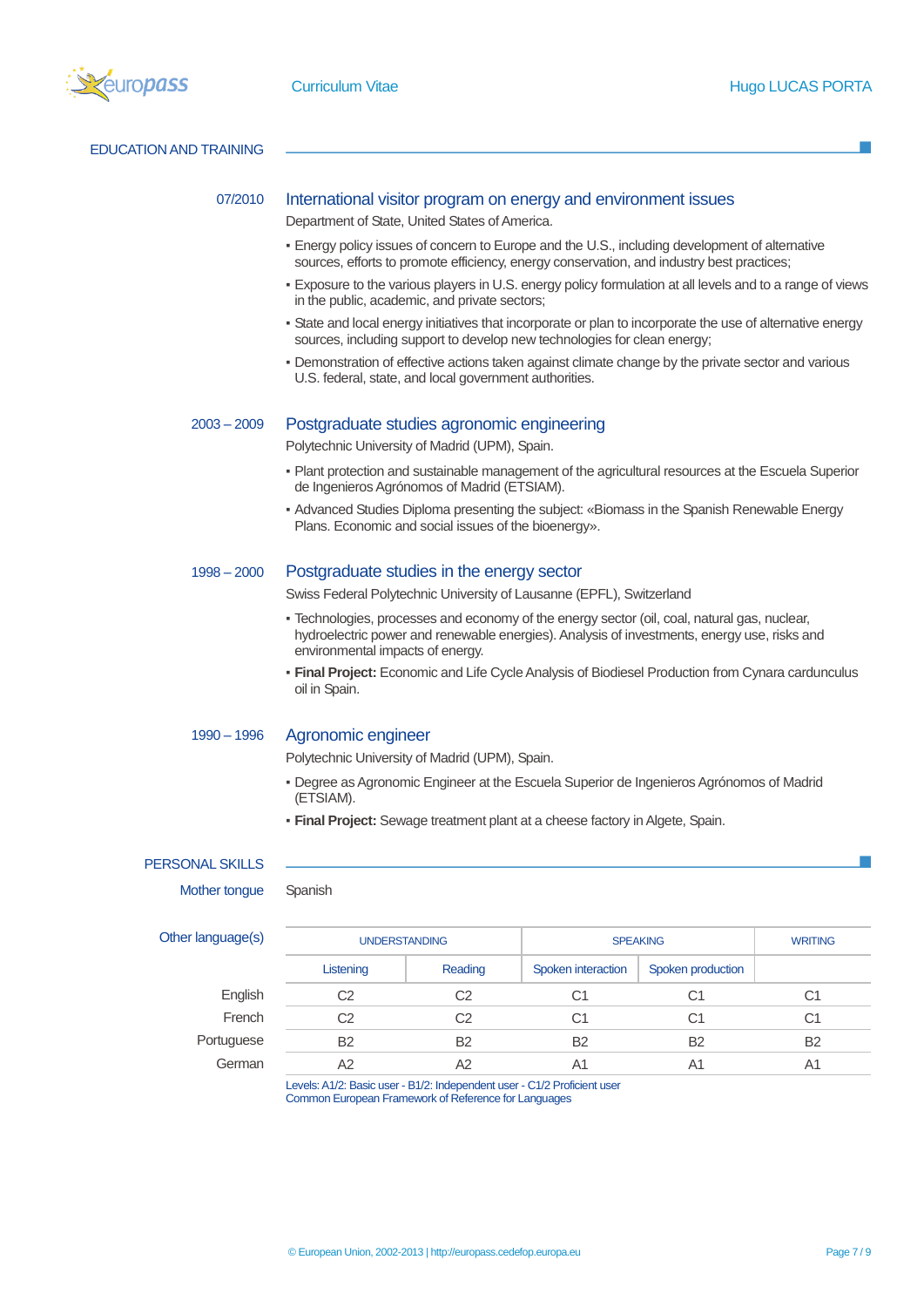

| Social skills and competencies            | - Proven ability to adapt to and work in multicultural environments gained during extended periods of<br>working abroad.                                                                                                                                                                                                       |
|-------------------------------------------|--------------------------------------------------------------------------------------------------------------------------------------------------------------------------------------------------------------------------------------------------------------------------------------------------------------------------------|
|                                           | - Highly developed ability to implement projects in shared responsibilities, and to collaborate with<br>colleagues to achieve organisational goals.                                                                                                                                                                            |
|                                           | - Strong ability to listen to project partners and respond appropriately.                                                                                                                                                                                                                                                      |
|                                           | . Excellent ability to establish and maintain effective working relationships.                                                                                                                                                                                                                                                 |
|                                           | . Outstanding networking skills.                                                                                                                                                                                                                                                                                               |
| Organisational skills and<br>competencies | - Flexibility to adapt to changing requirements gained during more than 10 years of work in a fast-<br>paced and political environment.                                                                                                                                                                                        |
|                                           | - Experience of more than 10 years in proposing, planning, executing and presenting projects,<br>particularly in the field of design and implementation of renewable energy policies and projects. As a<br>project leader I was responsible for their success in terms of achievement of objectives, timeliness<br>and budget. |
|                                           | . Reliability and strong ability to deliver thorough work in compliance with planning also under<br>increased workload. High commitment.                                                                                                                                                                                       |
|                                           | - Highly developed ability to work independently.                                                                                                                                                                                                                                                                              |
| <b>Technical skills and competencies</b>  | . In-depth knowledge of energy, climate and environmental concepts.                                                                                                                                                                                                                                                            |
|                                           | - Expert knowledge in policy instruments and financial mechanisms to promote renewable energy.                                                                                                                                                                                                                                 |
|                                           | - Profound knowledge on climate change and protection; climate policy, economics and finance; and<br>institutional landscape.                                                                                                                                                                                                  |
|                                           | - Thorough understanding of European and international cooperation mechanisms.                                                                                                                                                                                                                                                 |
| <b>Computer skills</b>                    | . Good command of Microsoft Office™ tools.                                                                                                                                                                                                                                                                                     |
|                                           |                                                                                                                                                                                                                                                                                                                                |
| <b>ADDITIONAL INFORMATION</b>             |                                                                                                                                                                                                                                                                                                                                |
| <b>Publications</b>                       | <b>Coordinating Lead Author:</b>                                                                                                                                                                                                                                                                                               |
|                                           | - Adapting Renewable Energy Policies to Dynamic Market Conditions; International Renewable<br>Energy Agency (IRENA), 2014.                                                                                                                                                                                                     |
|                                           | - Renewable Energy and Jobs; International Renewable Energy Agency (IRENA), 2014.                                                                                                                                                                                                                                              |
|                                           | - Insights from Interviews, a Survey, and a Workshop with Potential End-Users of the Global Atlas for<br>Solar and Wind Energy; International Renewable Energy Agency (IRENA), 2013.                                                                                                                                           |
|                                           | - International Off-grid Renewable Energy Conference 2012: Key Findings and Recommendations;<br>International Renewable Energy Agency (IRENA), 2013.                                                                                                                                                                           |
|                                           | - Renewable Energy Auctions in Developing Countries; International Renewable Energy Agency<br>(IRENA), 2013.                                                                                                                                                                                                                   |
|                                           | - Capacity Building Strategic Framework for IRENA (2012 - 2015); International Renewable Energy<br>Agency (IRENA), 2012.                                                                                                                                                                                                       |
|                                           | - Evaluating policies in support of the deployment of renewable power; International Renewable<br>Energy Agency (IRENA), 2012.                                                                                                                                                                                                 |
|                                           | - Financial Mechanisms and Investment Frameworks for Renewables in Developing Countries;<br>International Renewable Energy Agency (IRENA), 2012.                                                                                                                                                                               |
|                                           | . IRENA Handbook on Renewable Energy Nationally Appropriate Mitigation Actions (NAMAs) for<br>Policy Makers and Project Developers; International Renewable Energy Agency (IRENA), 2012.                                                                                                                                       |
|                                           | - Policy Challenges for Renewable Energy Deployment in Pacific Island Countries and Territories;<br>International Renewable Energy Agency (IRENA), 2012.                                                                                                                                                                       |